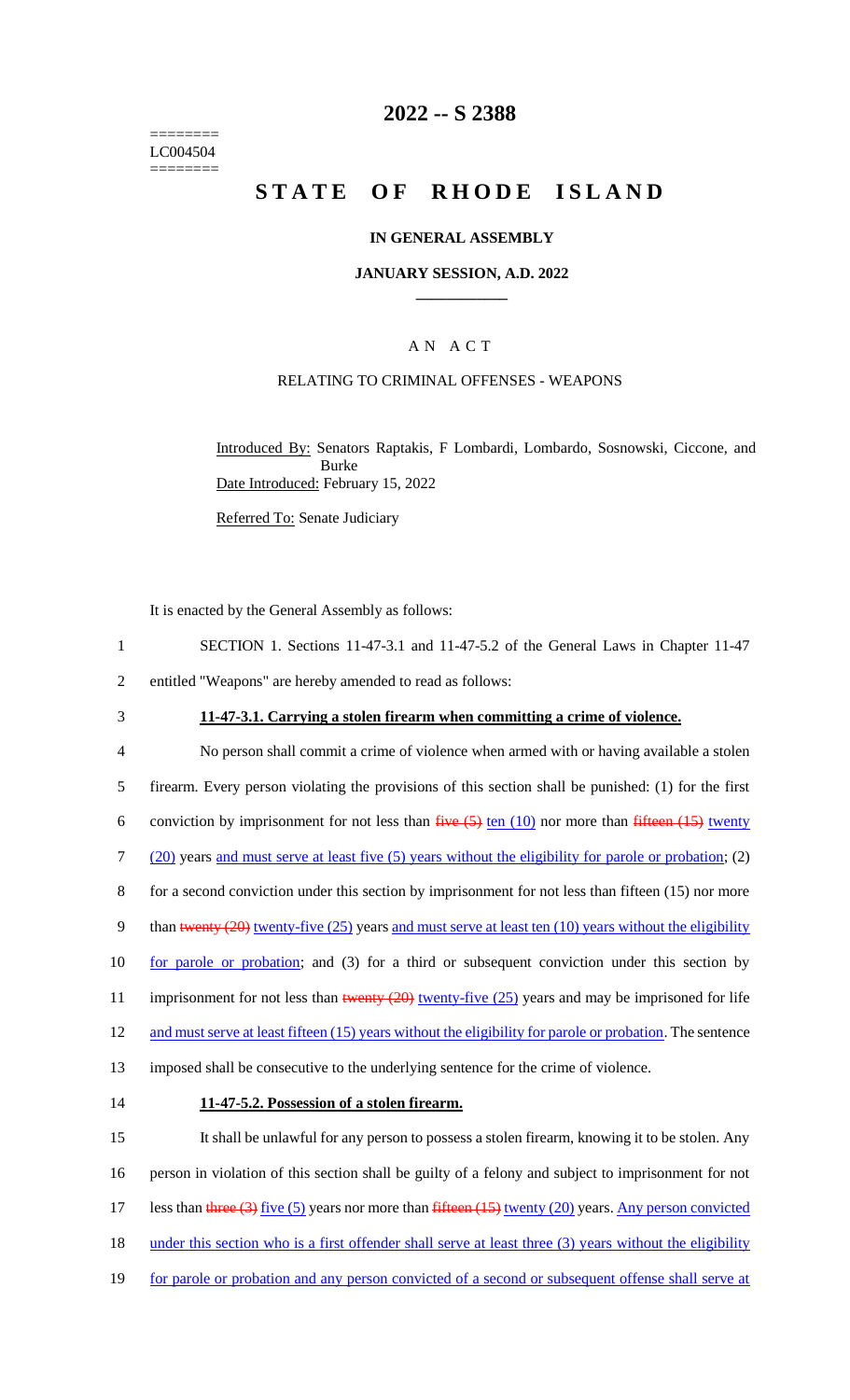- 1 least ten (10) years without the eligibility for parole or probation.
- 
- 2 SECTION 2. This act shall take effect upon passage.

 $=$ LC004504 ========